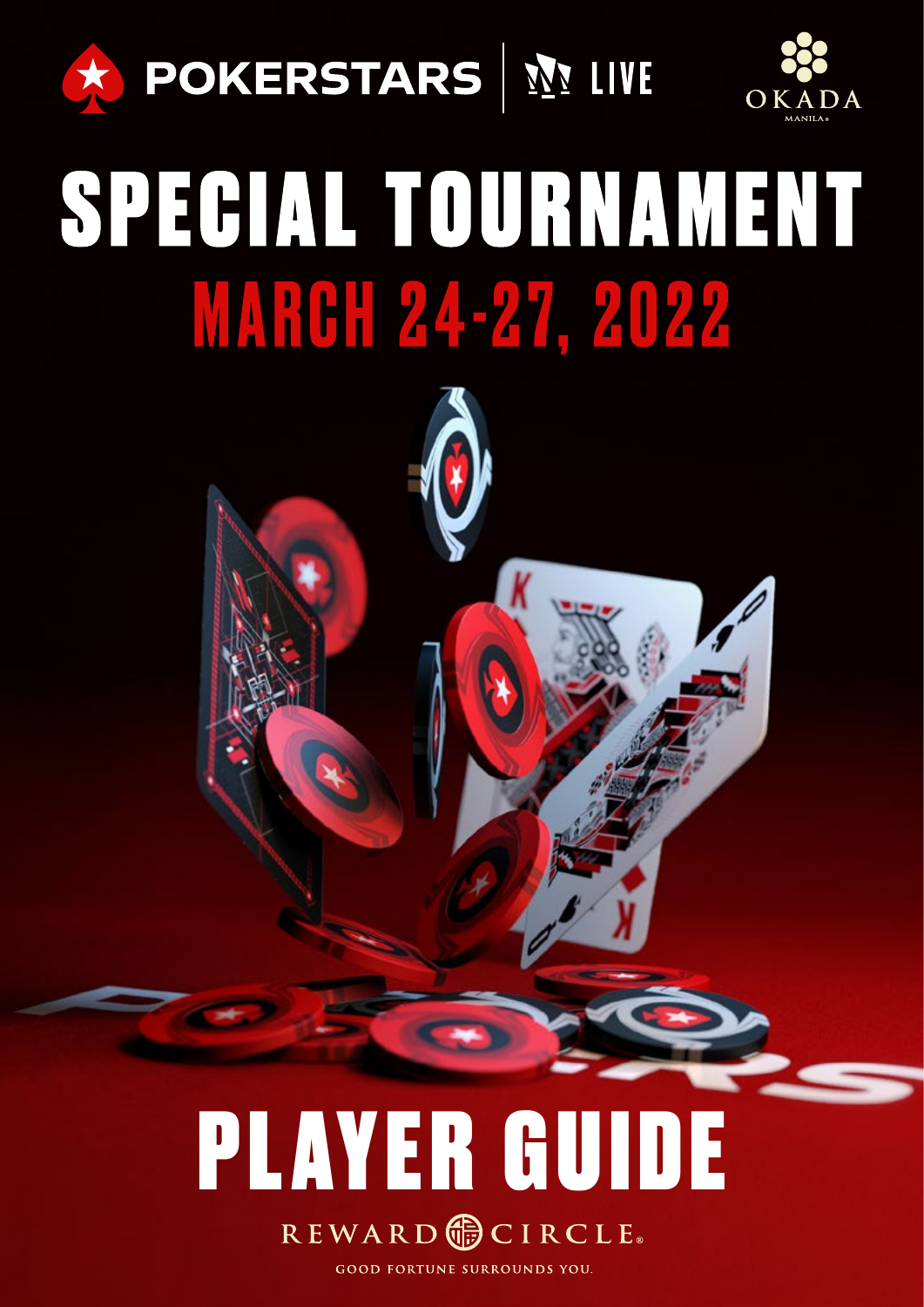

**A POKERSTARS** | ME



# SPECIAL TOURNAMENT MARCH 24 - 27, 2022

| #              | <b>TIME</b> | <b>TOURNAMENT</b>                                                                             | <b>BUY-IN</b><br>(PHP)               | <b>STARTING</b><br><b>STACK</b> | <b>LEVEL</b><br><b>TIME</b> | <b>REG CLOSE</b><br>END |  |
|----------------|-------------|-----------------------------------------------------------------------------------------------|--------------------------------------|---------------------------------|-----------------------------|-------------------------|--|
|                |             | <b>THURSDAY 24 MARCH, 2022</b>                                                                |                                      |                                 |                             |                         |  |
| 1              | 13:00       | Main Event - Day 1A<br>₱3,000,000 Guarantee<br>Play to 5% Single Re- Entry Per Flight         | $\overline{P}$ 6,600(5,808+792)      | 15,000                          | 20                          | Level 9 @ 16:10         |  |
| 1              | 17:00       | Main Event - Day 1A (Turbo)<br>₱3,000,000 Guarantee<br>Play to 5% Single Re- Entry Per Flight | ₱6,600(5,808+792)                    | 15,000                          | 15                          | Level 9 @ 19:25         |  |
| $\overline{2}$ |             | 20:00 P10,000 NLH - Freezeout (TURBO)                                                         | $\overline{P}$ 10,000(8,800+1,200)   | 15,000                          | 15                          | Level 8 @ 22:10         |  |
|                |             | <b>FRIDAY 25 MARCH, 2022</b>                                                                  |                                      |                                 |                             |                         |  |
| 1              | 13:00       | Main Event - Day 1B<br>₱3,000,000 Guarantee<br>Play to 5% Single Re- Entry Per Flight         | $\overline{P}$ 6,600(5,808+792)      | 15,000                          | 20                          | Level 9 @ 16:10         |  |
| 1              | 17:00       | Main Event - Day 1B (TURBO)<br>₱3,000,000 Guarantee<br>Play to 5% Single Re- Entry Per Flight | $\overline{P}$ 6,600(5,808+792)      | 15,000                          | 15                          | Level 9 @ 19:25         |  |
| 3              |             | 20:00 ₱15,000 NLH - DeepStack Freezeout (TURBO)                                               | $\overline{P}$ 15,000 (13,200+1,800) | 20,000                          | 15                          | Level 8 @ 22:10         |  |
|                |             | <b>SATURDAY 26 MARCH, 2022</b>                                                                |                                      |                                 |                             |                         |  |
| 1              | 13:00       | Main Event - Day 1C<br>₱3,000,000 Guarantee<br>Play to 5% Single Re- Entry Per Flight         | $\overline{P}$ 6,600(5,808+792)      | 15,000                          | 20                          | Level 9 @ 16:10         |  |
| 1              | 17:00       | Main Event - Day 1C (TURBO)<br>₱3,000,000 Guarantee<br>Play to 5% Single Re- Entry Per Flight | $\overline{P}$ 6,600(5,808+792)      | 15,000                          | 15                          | Level 9 @ 19:25         |  |
| 4              | 20:00       | P20,000 NLH - Super Knockout (Hyper Turbo)<br>[ <sup>P</sup> 10K Bounty] - Freezeout          | $\overline{P}$ 20,000 (18,000+2,000) | 20,000                          | 10                          | Level 6 @ 21:10         |  |
|                |             | <b>SUNDAY 27 MARCH, 2022</b>                                                                  |                                      |                                 |                             |                         |  |
| 1              | 13:00       | Main Event - Day 2 Final                                                                      |                                      |                                 | 30                          |                         |  |
| 5              | 14:00       | ₱5,500 NLH - Knockout<br>[ <sup>†</sup> TK Bounty] - Re-entry                                 | $\overline{P}$ 10,000(8,800+1,200)   | 15,000                          | 20                          | Level 9 @ 17:10         |  |
| 6              | 18:00       | ₱15,000 NLH - Shotclock Freezeout                                                             | $\overline{P}$ 15,000 (13,200+1,800) | 20,000                          | 20                          | Level 6 @ 20:10         |  |

All tournaments are subject to regulatory approval.

All tournaments are No Limit Hold'em and allow multiple re-entries/re-buys unless otherwise specified as freezeout.

Guarantees are not applicable during typhoon.

3% of all tournament and satellite prize pools are held to offset tournament staffing costs. PokerStars LIVE reserves the right to cap the number of players per table/event based on regulatory approval.

#### **Note Main Event :**

Players can enter more than one Day 1 to try and qualify for Day 2.

Players are allowed for single re-entry on Day 1.<br>15% of the field are in the money and will receive a minimum payout of ₱12,000.

Each Day 1 will play down to 5% of the field who will return for the Day 2 Final on Sunday, March 27 at 13:00.

Players who qualify multiple times for Day 2 will only play their largest Day 1 stack , the

forfeited stack will receive the minimum payout of Day 2. All tournaments may have a day added or subtracted at the Tournament Director's discretion.

### **www.PokerStarsLIVEManila.com**



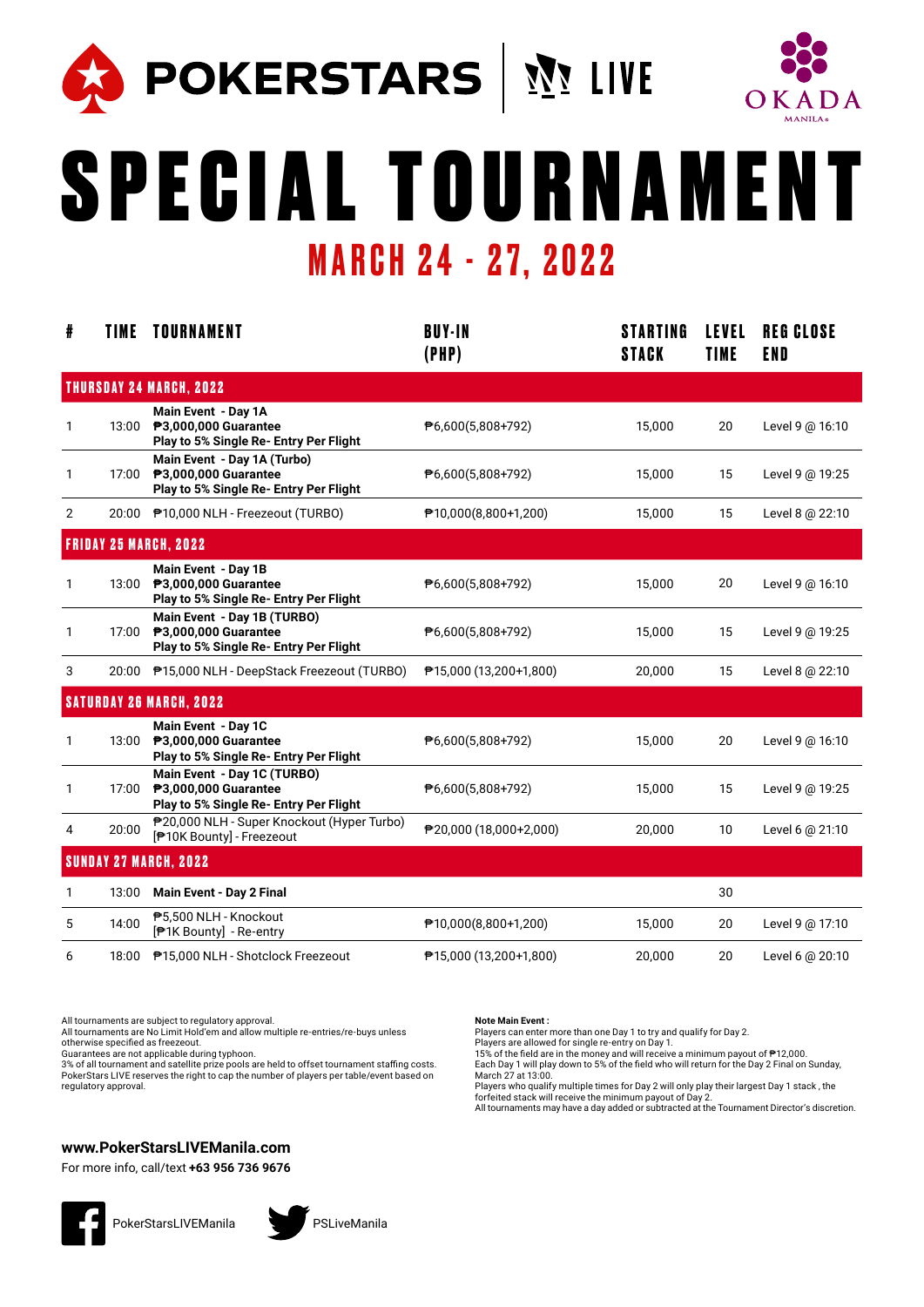

) POKERSTARS | སྲུ་ LIVE



# SPECIAL TOURNAMENT MAIN EVENT

## $P3,000,000$  **GUARANTEE** PLAY TO 5% SINGLE RE- ENTRY PER FLIGHT

| <b>BUY-IN (PHP)</b>              | <b>STARTING STACK</b> | <b>LEVEL TIME</b>                           | REG CLOSE END                                    |
|----------------------------------|-----------------------|---------------------------------------------|--------------------------------------------------|
| $\overline{P}$ 6,600 (5,808+792) | 15.000                | 20 mins<br>15 mins (Turbo)<br>30 mins Day 2 | Level 9 @ 16:10 PM<br>(Turbo) Level 9 @ 19:25 PM |

| <b>LEVEL</b>       | <b>SMALL BLIND</b>         | <b>BIG BLIND</b> | ANTE  |  |  |  |  |
|--------------------|----------------------------|------------------|-------|--|--|--|--|
| 1                  | 100                        | 200              |       |  |  |  |  |
| 2                  | 100                        | 200              | 100   |  |  |  |  |
| 3                  | 100                        | 200              | 200   |  |  |  |  |
| 4                  | 200                        | 300              | 300   |  |  |  |  |
| 5                  | 200                        | 400              | 400   |  |  |  |  |
| 6                  | 300                        | 500              | 500   |  |  |  |  |
| Break - 10 minutes |                            |                  |       |  |  |  |  |
| 7                  | 300                        | 600              | 600   |  |  |  |  |
| 8                  | 400                        | 800              | 800   |  |  |  |  |
| 9                  | 500                        | 1,000            | 1,000 |  |  |  |  |
|                    | <b>Registration Closed</b> |                  |       |  |  |  |  |
| 10                 | 600                        | 1,200            | 1,200 |  |  |  |  |
| 11                 | 800                        | 1,600            | 1,600 |  |  |  |  |
| 12                 | 1,000                      | 2,000            | 2,000 |  |  |  |  |
|                    | Break - 10 minutes         |                  |       |  |  |  |  |
| 13                 | 1,000                      | 2,500            | 2,500 |  |  |  |  |
| 14                 | 1,500                      | 3,000            | 3,000 |  |  |  |  |
| 15                 | 2,000                      | 4,000            | 4,000 |  |  |  |  |
| 16                 | 2,500                      | 5,000            | 5,000 |  |  |  |  |

| LEVEL              | <b>SMALL BLIND</b> | <b>BIG BLIND</b> | <b>ANTE</b> |  |  |  |  |  |
|--------------------|--------------------|------------------|-------------|--|--|--|--|--|
| 17                 | 3,000              | 6,000            | 6,000       |  |  |  |  |  |
| 18                 | 4,000              | 8,000            | 8,000       |  |  |  |  |  |
| Break - 10 minutes |                    |                  |             |  |  |  |  |  |
| 19                 | 5,000              | 10,000           | 10,000      |  |  |  |  |  |
| 20                 | 6,000              | 12,000           | 12,000      |  |  |  |  |  |
| 21                 | 8,000              | 16,000           | 16,000      |  |  |  |  |  |
| 22                 | 10,000             | 20,000           | 20,000      |  |  |  |  |  |
| 23                 | 10,000             | 25,000           | 25,000      |  |  |  |  |  |
| 24                 | 15,000             | 30,000           | 30,000      |  |  |  |  |  |
|                    | Break - 10 minutes |                  |             |  |  |  |  |  |
| 25                 | 20,000             | 40,000           | 40,000      |  |  |  |  |  |
| 26                 | 25,000             | 50,000           | 50,000      |  |  |  |  |  |
| 27                 | 30,000             | 60,000           | 60,000      |  |  |  |  |  |
| 28                 | 40,000             | 80,000           | 80,000      |  |  |  |  |  |
| 29                 | 50,000             | 100,000          | 100,000     |  |  |  |  |  |
| 30                 | 60,000             | 120,000          | 120,000     |  |  |  |  |  |
| 31                 | 80,000             | 160,000          | 160,000     |  |  |  |  |  |
| 32                 | 100,000            | 200,000          | 200,000     |  |  |  |  |  |

#### Note:

All tournaments are subject to regulatory approval.

All tournaments are No Limit Hold'em and allow multiple re-entries/re-buys unless otherwise specified as freezeout.

Guarantees are not applicable during typhoon. 3% of all tournament and satellite prize pools are held to offset tournament staffing costs.

All number events are Big Blind Ante Format. PokerStars LIVE reserves the right to cap the number of players per table/event based on regulatory approval.

#### **www.PokerStarsLIVEManila.com**

For more info, call/text **+63 956 736 9676**





#### **Note Main Event :**

Players can enter more than one Day 1 to try and qualify for Day 2.

Players are allowed for single re-entry on Day 1.<br>15% of the field are in the money and will receive a minimum payout of ₱12,000. Each Day 1 will play down to 5% of the field who will return for the Day 2 Final on Sunday, March 27 at 13:00.

Players who qualify multiple times for Day 2 will only play their largest Day 1 stack , the forfeited stack will receive the minimum payout of Day 2.

All tournaments may have a day added or subtracted at the Tournament Director's discretion.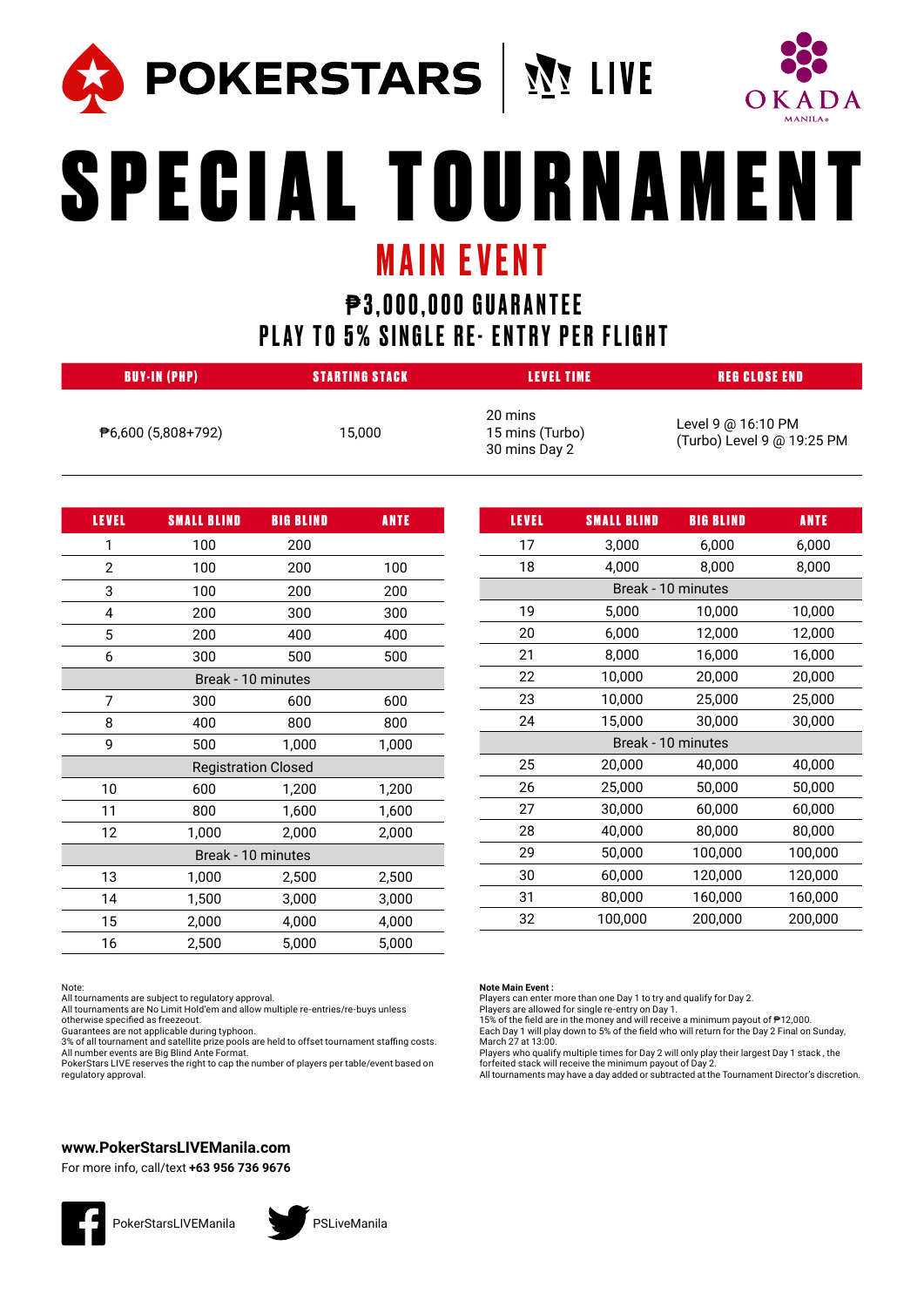



# SPECIAL TOURNAMENT SIDE EVENTS

## NO LIMIT HOLDEM EVENTS #5, 6

| <b>BUY-IN (PHP)</b>                                                                                          | <b>STARTING</b><br><b>STACK</b> | LEVEL TIME       | <b>REG CLOSE END</b> |
|--------------------------------------------------------------------------------------------------------------|---------------------------------|------------------|----------------------|
| Event #5: $P$ 5,500 NLH - Knockout<br>[ <sup>∌</sup> 1K Bounty] - Re-entry<br>$\overline{P}5,500(4,840+660)$ | 15.000                          | $20 \text{ min}$ | Level 9 @ 17:10      |
| "Event #6: ₱15,000 NLH - Shotclock Freezeout<br>₱15,000 (13,200+1,800)"                                      | 20,000                          | $20 \text{ min}$ | Level 6 @ 20:10      |

| <b>LEVEL</b>   | <b>SMALL BLIND</b> | <b>BIG BLIND</b> | <b>ANTE</b> | <b>LEVEL</b> | <b>SMALL BLIND</b> | <b>BIG BLIND</b> | <b>ANTE</b> |
|----------------|--------------------|------------------|-------------|--------------|--------------------|------------------|-------------|
| 1              | 100                | 200              |             | 17           | 3,000              | 6,000            | 6,000       |
| $\overline{2}$ | 100                | 200              | 100         | 18           | 4,000              | 8,000            | 8,000       |
| 3              | 100                | 200              | 200         | 19           | 5,000              | 10,000           | 10,000      |
| 4              | 200                | 300              | 300         | 20           | 6,000              | 12,000           | 12,000      |
| 5              | 200                | 400              | 400         | 21           | 8,000              | 16,000           | 16,000      |
| 6              | 300                | 500              | 500         | 22           | 10,000             | 20,000           | 20,000      |
| 7              | 300                | 600              | 600         | 23           | 10,000             | 25,000           | 25,000      |
| 8              | 400                | 800              | 800         | 24           | 15,000             | 30,000           | 30,000      |
| 9              | 500                | 1,000            | 1,000       | 25           | 20,000             | 40,000           | 40,000      |
| 10             | 600                | 1,200            | 1,200       | 26           | 25,000             | 50,000           | 50,000      |
| 11             | 800                | 1,600            | 1,600       | 27           | 30,000             | 60,000           | 60,000      |
| 12             | 1,000              | 2,000            | 2,000       | 28           | 40,000             | 80,000           | 80,000      |
| 13             | 1.000              | 2,500            | 2,500       | 29           | 50,000             | 100,000          | 100,000     |
| 14             | 1,500              | 3,000            | 3,000       | 30           | 60,000             | 120,000          | 120,000     |
| 15             | 2,000              | 4,000            | 4,000       | 31           | 80,000             | 160,000          | 160,000     |
| 16             | 2,500              | 5,000            | 5,000       | 32           | 100,000            | 200,000          | 200,000     |

Note:

All tournaments are subject to regulatory approval. All tournaments are No Limit Hold'em and allow multiple re-entries/re-buys unless otherwise specified as freezeout.

Guarantees are not applicable during typhoon.

3% of all tournament and satellite prize pools are held to offset tournament staffing costs.

All number events are Big Blind Ante Format.

If the Big Blind is All-in for less than the Big Blind + Ante, the Big Blind will be posted first, then any remaining chips will be used for the ante.

PokerStars LIVE reserves the right to cap the number of players per table/event based on regulatory approval. Event # 5 - ₱1K Bounty for every player eliminated

### **www.PokerStarsLIVEManila.com**



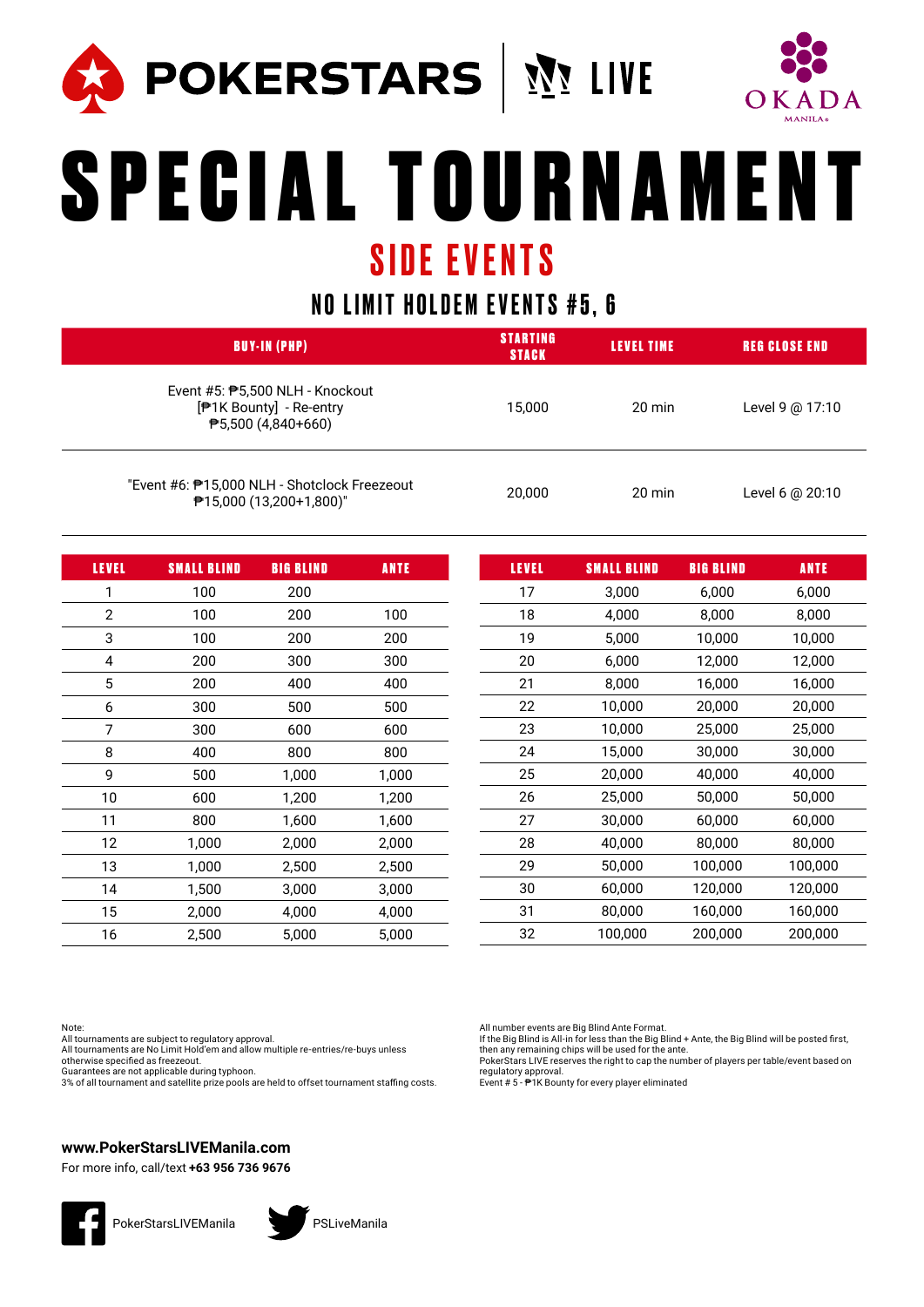



# SPECIAL TOURNAMENT SIDE EVENTS

## NO LIMIT HOLDEM TURBO EVENTS #2, 3, 4

| <b>BUY-IN (PHP)</b>                                                                                                                    | <b>STARTING</b><br><b>STACK</b> | LEVEL TIME       | <b>REG CLOSE END</b> |
|----------------------------------------------------------------------------------------------------------------------------------------|---------------------------------|------------------|----------------------|
| Event #2: ₱10,000 NLH - Freezeout (TURBO)<br>$\sqrt{210,000}$ (8,800+1,200)                                                            | 15.000                          | $15 \text{ min}$ | Level 8 $@$ 22:10    |
| Event #3: ₱15,000 NLH - DeepStack Freezeout (TURBO)<br>₱15,000 (13,200+1,800)                                                          | 15.000                          | $15 \text{ min}$ | Level 8 @ 22:10      |
| Event #4: ₱20,000 NLH - Super Knockout (Hyper Turbo)<br>[ <sup>#</sup> 10K Bounty] - Freezeout<br>$\overline{P}$ 20,000 (18,000+2,000) | 20,000                          | $10 \text{ min}$ | Level 6 @ 21:10      |

| <b>LEVEL</b>   | <b>SMALL BLIND</b> | <b>BIG BLIND</b> | <b>ANTE</b> |
|----------------|--------------------|------------------|-------------|
| 1              | 100                | 200              |             |
| $\overline{2}$ | 100                | 200              | 100         |
| 3              | 100                | 200              | 200         |
| 4              | 200                | 300              | 300         |
| 5              | 200                | 400              | 400         |
| 6              | 300                | 500              | 500         |
| 7              | 300                | 600              | 600         |
| 8              | 400                | 800              | 800         |
| 9              | 500                | 1,000            | 1,000       |
| 10             | 600                | 1,200            | 1,200       |
| 11             | 800                | 1,600            | 1,600       |
| 12             | 1,000              | 2,000            | 2,000       |
| 13             | 1,500              | 3,000            | 3,000       |
| 14             | 2,000              | 4,000            | 4,000       |
| 15             | 2,500              | 5,000            | 5,000       |

| LEVEL | <b>SMALL BLIND</b> | <b>BIG BLIND</b> | <b>ANTE</b> |
|-------|--------------------|------------------|-------------|
| 16    | 3,000              | 6,000            | 6,000       |
| 17    | 4,000              | 8,000            | 8,000       |
| 18    | 5,000              | 10,000           | 10,000      |
| 19    | 6,000              | 12,000           | 12,000      |
| 20    | 8,000              | 16,000           | 16,000      |
| 21    | 10,000             | 20,000           | 20,000      |
| 22    | 15,000             | 30,000           | 30,000      |
| 23    | 20,000             | 40,000           | 40,000      |
| 24    | 25,000             | 50,000           | 50,000      |
| 25    | 30,000             | 60,000           | 60,000      |
| 26    | 40,000             | 80,000           | 80,000      |
| 27    | 50,000             | 100,000          | 100,000     |
| 28    | 60,000             | 120,000          | 120,000     |
| 29    | 80,000             | 160,000          | 160,000     |
| 30    | 100,000            | 200,000          | 200,000     |

All tournaments are No Limit Hold'em and allow multiple re-entries/re-buys unless otherwise specified as freezeout.

Guarantees are not applicable during typhoon. 3% of all tournament and satellite prize pools are held to offset tournament staffing costs. All tournaments may have a day added or subtracted at Tournament Director discretion.<br>Event #4 - ‼10,000 bounty for every player eliminated.

## **www.PokerStarsLIVEManila.com**



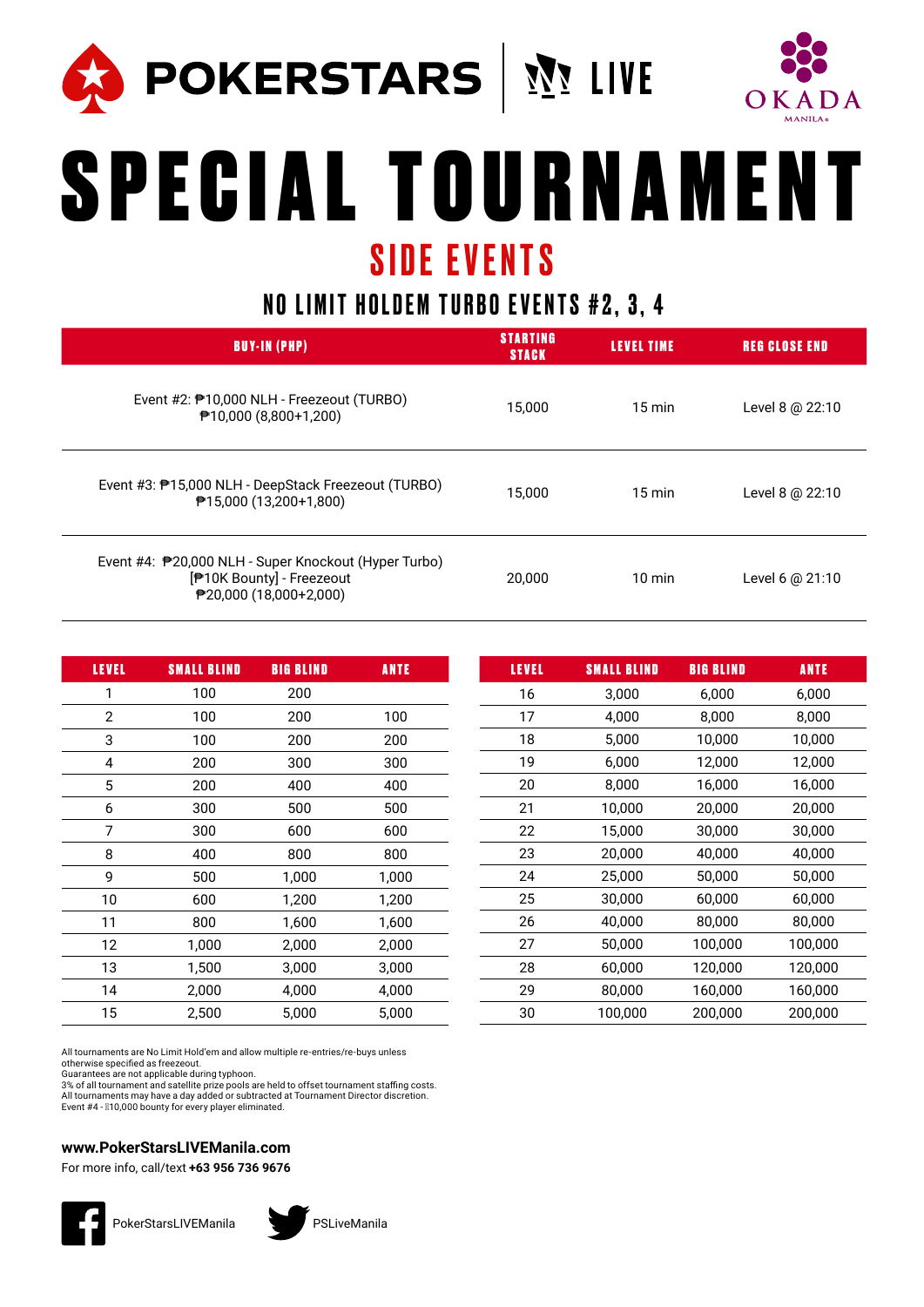**POKERSTARS** | MILIVE



SPECIAL TOURNAMENT

## MULTI-TABLE PRIZE POOL

CASH TOURNAMENT [16-679 ENTRANTS]

| <b>Place</b>              | $16+$  | $24 +$ | $32 +$ | $48 +$ | $56 +$ | $64 +$ | $72 +$                    | $88 +$     | $104 +$              | $112 +$              | $136 +$      |
|---------------------------|--------|--------|--------|--------|--------|--------|---------------------------|------------|----------------------|----------------------|--------------|
| 1st                       | 42.00% | 37.00% | 34.00% | 31.50% | 30.00% | 29.25% | 27.50%                    | 26.55%     | 25.75%               | 25.16%               | 24.00%       |
| 2nd                       | 28.00% | 25.50% | 23.50% | 22.75% | 21.70% | 21.00% | 19.55%                    | 18.45%     | 17.70%               | 17.00%               | 16.35%       |
| 3rd                       | 18.00% | 16.25% | 15.00% | 14.50% | 14.00% | 13.65% | 12.80%                    | 12.20%     | 11.60%               | 11.05%               | 10.80%       |
| 4th                       | 12.00% | 11.75% | 11.50% | 11.00% | 10.60% | 10.30% | 9.85%                     | 9.55%      | 9.40%                | 9.15%                | 8.90%        |
| 5th                       |        | 9.50%  | 9.00%  | 8.50%  | 8.20%  | 8.00%  | 7.80%                     | 7.70%      | 7.55%                | 7.38%                | 7.15%        |
| 6th                       |        |        | 7.00%  | 6.50%  | 6.40%  | 6.20%  | 6.10%                     | 6.00%      | 5.90%                | 5.82%                | 5.60%        |
| 7th                       |        |        |        | 5.25%  | 5.10%  | 4.90%  | 4.80%                     | 4.75%      | 4.65%                | 4.45%                | 4.20%        |
| 8th                       |        |        |        |        | 4.00%  | 3.80%  | 3.75%                     | 3.70%      | 3.55%                | 3.35%                | 3.10%        |
| 9th                       |        |        |        |        |        | 2.90%  | 2.85%                     | 2.80%      | 2.60%                | 2.50%                | 2.40%        |
| <b>MIN</b><br><b>CASH</b> |        |        |        |        |        |        | 11 <sub>th</sub><br>2.50% | 13th<br>2% | <b>15th</b><br>1.70% | <b>17th</b><br>1.57% | 20th<br>1.3% |

| <b>Place</b> | $152 +$       | $176 +$                | $200 +$       | $256 +$       | $312 +$       | $360 +$              | $416 +$               | $472 +$       | $520 +$       | $576+$        | 632+           |
|--------------|---------------|------------------------|---------------|---------------|---------------|----------------------|-----------------------|---------------|---------------|---------------|----------------|
| 1st          | 23.25%        | 22.15%                 | 21.15%        | 20.05%        | 19.49%        | 19.40%               | 19.35%                | 19.30%        | 19.19%        | 19.15%        | 19.08%         |
| 2nd          | 15.75%        | 14.95%                 | 14.24%        | 13.33%        | 12.38%        | 12.30%               | 12.20%                | 12.16%        | 12.04%        | 11.92%        | 11.78%         |
| 3rd          | 10.50%        | 10.29%                 | 10.04%        | 9.75%         | 9.28%         | 8.89%                | 8.75%                 | 8.71%         | 8.62%         | 8.53%         | 8.42%          |
| 4th          | 8.60%         | 8.39%                  | 8.14%         | 7.87%         | 7.51%         | 7.19%                | 6.95%                 | 6.86%         | 6.72%         | 6.60%         | 6.45%          |
| 5th          | 6.90%         | 6.69%                  | 6.44%         | 6.17%         | 5.92%         | 5.69%                | 5.45%                 | 5.39%         | 5.27%         | 5.20%         | 5.11%          |
| 6th          | 5.35%         | 5.14%                  | 4.89%         | 4.67%         | 4.52%         | 4.38%                | 4.27%                 | 4.21%         | 4.14%         | 4.07%         | 3.98%          |
| 7th          | 3.96%         | 3.74%                  | 3.57%         | 3.43%         | 3.32%         | 3.26%                | 3.21%                 | 3.17%         | 3.09%         | 3.01%         | 2.90%          |
| 8th          | 2.91%         | 2.71%                  | 2.61%         | 2.52%         | 2.44%         | 2.36%                | 2.28%                 | 2.21%         | 2.14%         | 2.07%         | 1.98%          |
| 9th          | 2.32%         | 2.24%                  | 2.16%         | 2.09%         | 2.00%         | 1.91%                | 1.82%                 | 1.75%         | 1.69%         | 1.63%         | 1.57%          |
| Min<br>Cash  | 23rd<br>1.16% | 27 <sub>th</sub><br>1% | 31st<br>0.88% | 39th<br>0.69% | 47th<br>0.57% | <b>55th</b><br>0.49% | <b>63rd</b><br>0.425% | 71st<br>0.38% | 79th<br>0.34% | 87th<br>0.31% | 95th<br>0.295% |

Official payouts that are altered by player deals will require all remaining players to sign an agreement.

Player Field ranges that are not listed above will use payouts as per standard PokerStars LIVE Manila payouts.

### **www.PokerStarsLIVEManila.com**